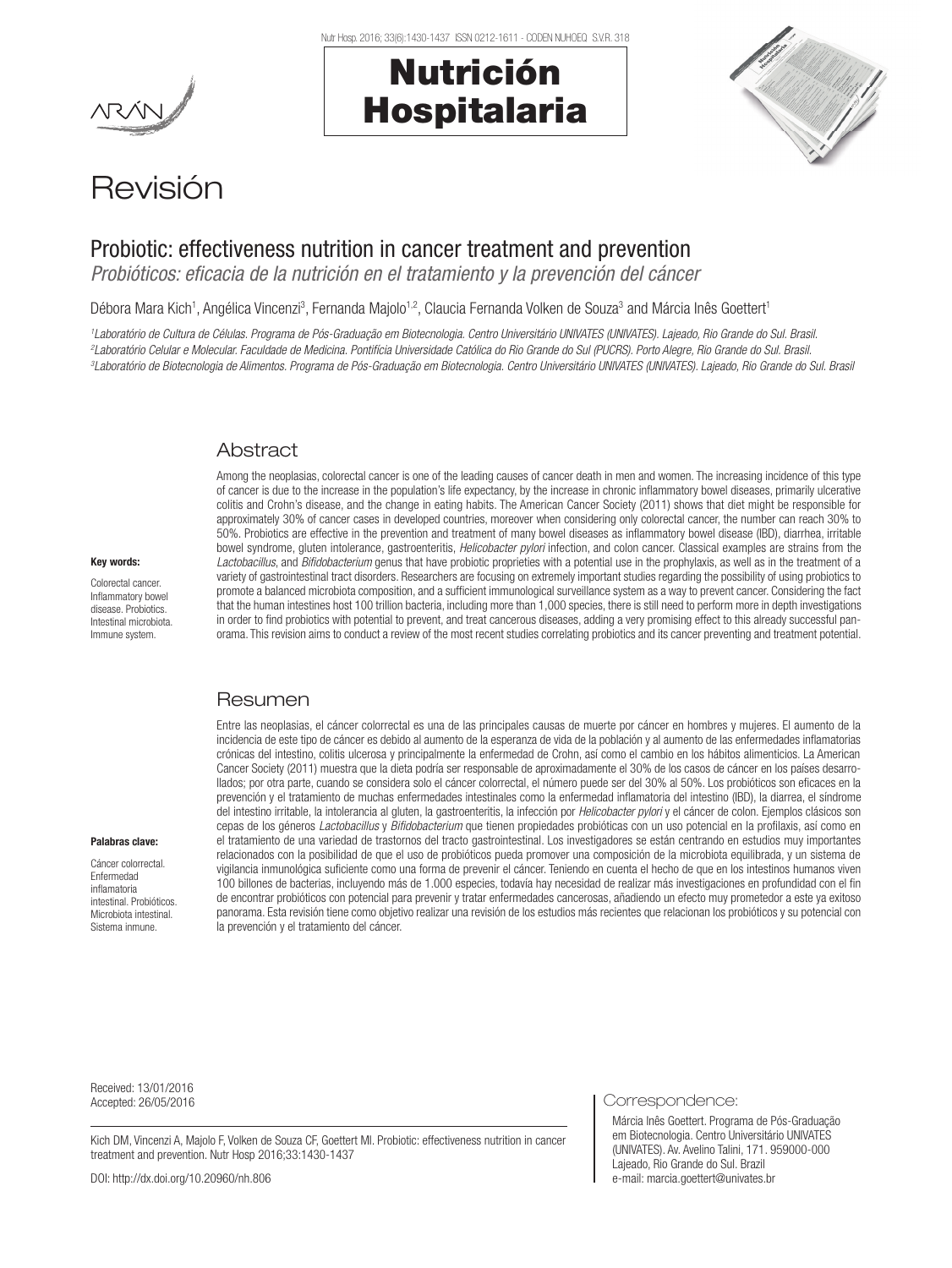#### **INTRODUCTION**

Responsible for an expressive and growing number of patients around the world, cancer is one of the main diseases responsible for morbidity and mortality of the world population (1). Cancer is classified as the second major death cause in different regions of the planet. In 2012 there was 14.1 million new cases and 8.2 million deaths; by 2030 it will be approximately 21 million cases and 13.2 million causalities, and, in Brazil, the estimative for 2014/2015 is around 576.000 new patients (2,3).

Among the neoplasias, colorectal cancer is one of the leading causes of cancer death in men and women (4,5). The increasing incidence of this type of cancer is due to the increase in the population's life expectancy, by the increase in chronic inflammatory bowel diseases, primarily ulcerative colitis and Crohn's disease, and the change in eating habits (6-8).

Colorectal cancer has a multifactorial etiology, associated to genetic mutations, diet, inflammatory processes, and, most recently, to the intestinal microbiota (9). According to Qin et al. (2010), human intestinal tract has a diverse and complex microbiota that interferes with the human health (10). Therefore, a disturb in its composition can lead to the development of several pathologies, for example, obesity (11,12), malnourishment (13), systemic diseases as diabetes (14), and chronic inflammatory disorders, like inflammatory bowel disease (15), that have an important effect on the pathogenesis of colorectal cancer (16).

The intestinal microbiota is characterized by its relentless dynamic (17).The diverse microbiota colonizing the gastrointestinal tract is not randomly formed. On the contrary, it is the product of a combination of factors, including environmental conditions, and variables such as age, diet, lifestyle, antibiotics therapy, genetic components, and exposure to pathogenic agents (18-23).

Some bioactive components, for instance probiotics, are important, and frequently used by the population. Recent studies have shown that probiotics can be beneficial to the human health, for example, decreasing the chance of developing cancer (24). There is evidence suggesting that some probiotics strains can affect the host's immunologic response, stimulating anti-inflammatory cytokines, antioxidants compounds, and generating anti-carcinogenic compounds (25). Thus, probiotics emerge as great alternatives for prevention, and treatment of a variety of gastroenterological conditions, for instance, inflammatory bowel disease, and colorectal cancer (26,27).

Taking into consideration the relevance of the subject, this work aimed to conduct a review of the most recent studies correlating probiotics and its cancer preventing and treatment potential.

#### **CANCER**

Cancer is a multifactorial disease that is originated by a progressive gathering of mutations in the cells genetic material (28). Between the alterations observed in the malignant tumors we can highlight: uncontrolled cell proliferation, growth factors insensibility, ability to invade surrounding tissues, and to migrate to distant sites originating new tumors (29-31).

[Nutr Hosp 2016;33(6):1430-1437]

 As a general rule, cancer originates after a series of genetic alterations in the normal cell processess fundamental to the regulation of the cell cycle, cell signaling, and differentiation (32). According to Vermeulen et al. (2003), the cancer pathology is related to flaws in the mechanisms responsible for regulation of cell cycle, which allows mutated cells to go through the cycle, leading to the accumulation of genetic alterations, contributing to the development of malignant tumor characteristics (33).

According to Anand et al. (2008), only 5-10% of all cancer cases can be attributed to genetic defects, while 90-95% of the cases are related to external factors (34). According to the World Cancer Report (2014), around one third of all deaths caused by cancer are resulting from high body mass, low fruits and vegetables intake, sedentary life style, tobacco intake, and alcohol ingestion (3). The American Cancer Society (2011) shows that diet might be responsible for approximately 30% of cancer cases in developed countries and 20% in developing countries (35). Moreover, when considering only colorectal cancer, the number can reach 30 to 50% (36).

According to Wu et al. (2011), diet has major effects in human health, and, in part, due to their interaction with the intestinal microbiota (37). Studies show that diet affects the composition and metabolic activity of the intestinal flora, and that this, in return, can have an effect on the immune and inflammatory responses, having major consequences on the individuals's health (38). According to Anhe et al. (2013), an unbalanced diet can change the composition, and activity of the intestinal microbiota, consequently, leading to the development of several pathologies (39). On the other hand, consuming some types of food, for example, poultry, fish, fruits and vegetables, and, specially, bioactive components of functional foods can contribute to the prevention of many neoplasias, specially breast, prostate, and colon cancer (37,40-42).

#### INTESTINAL MICROBIOTA AND THE OCCURANCE OF INTESTINAL PATHOLOGIES

Around 100 trillion bacteria, with more than a thousand species, live in the human intestines, creating a symbiotic relationship with the host (43,44). The intestinal microbiota plays a crucial role in the development, and expansion of the lymphoid tissues, and in the maintenance and regulation of the immune system (17). Some microorganisms play a role in food digestion, and vitamin production, having an impact in the function and conservation of the gastrointestinal tract's health, as well as health in general, protecting the body against the attack of pathogenic microorganisms (45,46).

Although there are benefits from the intestinal microbiota on the host homeostasis, misbalance in its composition, resulting in alteration of its function, can lead to the development of several pathologies (47,48). According to Cho et al. (2012), the appearance of an increasing number of diseases, such as inflammatory bowel disease, type 2 diabetes, obesity, allergies, and colorectal cancer are directly related to alterations in the function and composition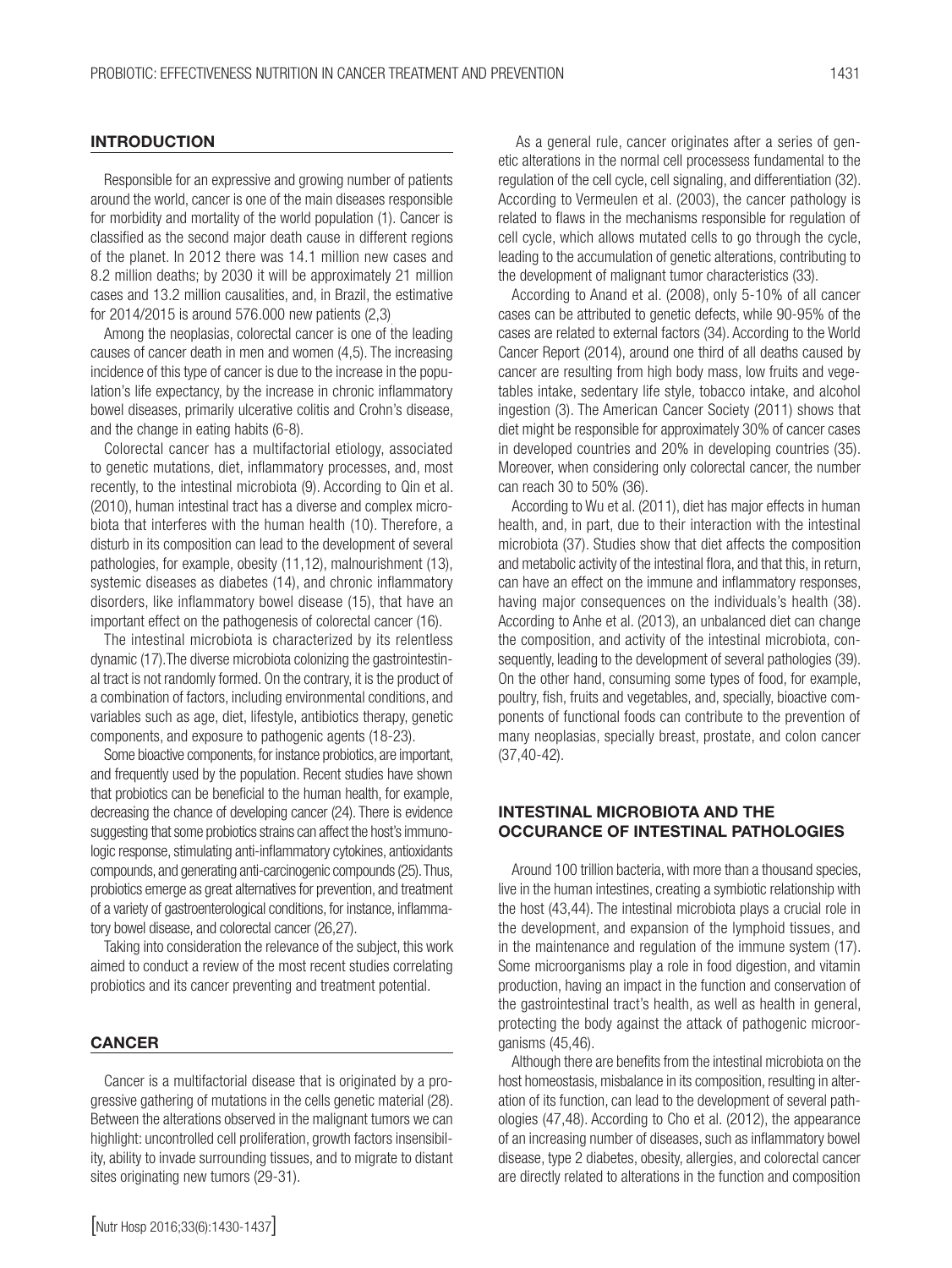of the intestinal microbiota (49). Inflammatory bowel disease (IBD), like Crohn's disease (CD), and ulcerative colitis (UC), are chronic inflammatory diseases, with an unknown etiology, that affect the gastrointestinal tract, being them both related to the development of colorectal cancer (8,50-52). Patients with CD show a cumulative elevated risk of developing colorectal cancer, from 2.9% in 10 years, to 8.3% after 30 years of the disease onset (53).

A recent meta-analysis was performed aiming to evaluate the risk of developing colorectal cancer associated with CD. It was shown that, in 34 studies, approximately 60,000 patients diagnosed with CD also showed subsequent cancers (54). On the same way, Basseri et al. (2012) identify that 5.6 % of the individuals diagnosed with CD developed cancer or dysplasia due to the disease complications (55).

Colorectal cancer was the most common cause of death in the USA by the end of the 1940s and beginning of the 1950s (56). According to the latest world estimative, colorectal cancer is the third most common cancer type, and the third main cancer death cause in men and women (3). Data from the World Health organization show that together with lung, liver, and breast cancers, colorectal cancer is responsible for the majority of cancer deaths each year (57).

In Brazil, colorectal cancer is responsible for more than 15,000 deaths in 2013 (58). Considering the period between 2014-2015, the occurrence of approximately 33,000 new colon and rectal cancers were documented, with an estimated risk of 15.44 new cases/100,000 men, and 17.24 cases/100,000 women (3).

Intestinal bacteria can have a positive effect on the immune system defense against cancer by modulating the host immune function. Researchers have been focusing on extremely important studies regarding the hypothesis that probiotics can promote an equilibrated bacterial population, and an immunological vigilance system that would be satisfactory to prevent cancer. Functional food can be used as a strategy to prevent the development of cancer and protect against its causes, as previously mentioned.

#### IMMUNE SYSTEM AND INTESTINAL MUCOSA

The immune system is complex, involves multiple interactions between organs, cells, and molecules, with the main purpose of defending the body against antigens. Numerous antigens penetrate the body through the mucosa, so, the host mucosa immune system play a key role in the immune defense against pathogens (59,60). Moreover, around 80% of the immune cells are associated with the intestinal mucosa (61).

The immune response can be innate or adaptive. The innate immune response is fast, unspecific, and includes mostly phagocytes, such as neutrophils, monocytes, macrophages, denditric cells, and natural killers (NK). The adaptive response, on the other hand, is slower, and characterized by its specificity and memory, being B and T lymphocytes the main cells involved in the response. T lymphocytes can be categorized as helper T cells (CD4 +, also known as T helper – Th) and cytotoxic T cells (CD8 +). T helpers are found mainly in two distinct cells, Th1 and Th2, that are set apart by their cytokines and immune response. Th1 cells synthesize pro-inflammatory cytokines able to stimulate the inflammatory response, while Th2 cells produce anti-inflammatory cytokines that can attenuate inflammation (60,62).

The balance between Th1 and Th2 activity in cytokine production can determine the direction and result of the immune response. An exacerbated response towards Th1 is associated to chronic inflammatory diseases, while an abnormal Th2 response characterizes allergic, and autoimmune reactions (60).

#### **Cytokines**

Cytokines are extracellular, water soluble polypeptides or glicoproteins secreted by a variety of cells. A single cell can secrete the same cytokine, which has a paracrine or autocrine signaling. Similar activities can be unveiled by different cytokines, and its secretion occurs, usually, in cascade (63).

Several interactions between immune system cells are controlled by cytokines. They can influence the activity, differentiation, proliferation and survival of the immune cells, in addition to regulating the release, and activity of other cytokines (64).

Cytokines are central mediators that guide the inflammatory response to the lesion, and infection sites. Conversely, an exacerbated release of pro-inflammatory cytokines from the lesion site can lead to serious damage to the body, but anti-inflammatory cytokines can minimize some of these undesired effects (65).

Macrophages, monocytes, eosinophils, hepatocytes, and glial cells secrete Interleukin 6 (IL-6), and the tumor necrosis factor (TNF- $\alpha$ ), and IL-1 are potent inducers. IL-6 is an important pro-inflammatory cytokine that promotes maturation and activation of neutrophils, maturation of macrophages, and differentiation and/or maintenance of cytotoxic T lymphocytes, and NK cells. TNF- $\alpha$  is another important pro-inflammatory cytokine, produced mainly by monocytes, macrophages and T lymphocytes. After a surgical procedure, trauma or during an infection, TNF- $\alpha$  is one of the first, and most potent mediators of the inflammatory response, with the capability to make changes in the metabolism, and activate other cytokines (63,64). IL-10, on the other hand, is an example of anti-inflammatory cytokine, synthesized by immune cells, and neuroendocrine, and neural tissues. IL-10 has the ability to inhibit pro-inflammatory cytokines and stimulate the endogenous production of anti-inflammatory cytokines (66).

The current knowledge on how probiotics affect the immune system was obtained mainly by analyzing the cytokine profile produced by several immune cells in response to the consumption of probiotic microorganisms. For every new probiotics isolate, the secreted cytokine profile needs to be established, once the beneficial health effect is different for each isolate (59).

*In vitro* studies are used to establish the cytokine profiles. To perform those tests, the physiological conditions need to be replicated. Lipopolysaccharide (LPS) is a gram-negative bacterial cell wall component that acts on mammal cells, mostly macrophages, inducing the release of cytokines (67). LPS is a common tool to simulate inflammation *in vitro* in order to quantify cytokines release (68,69).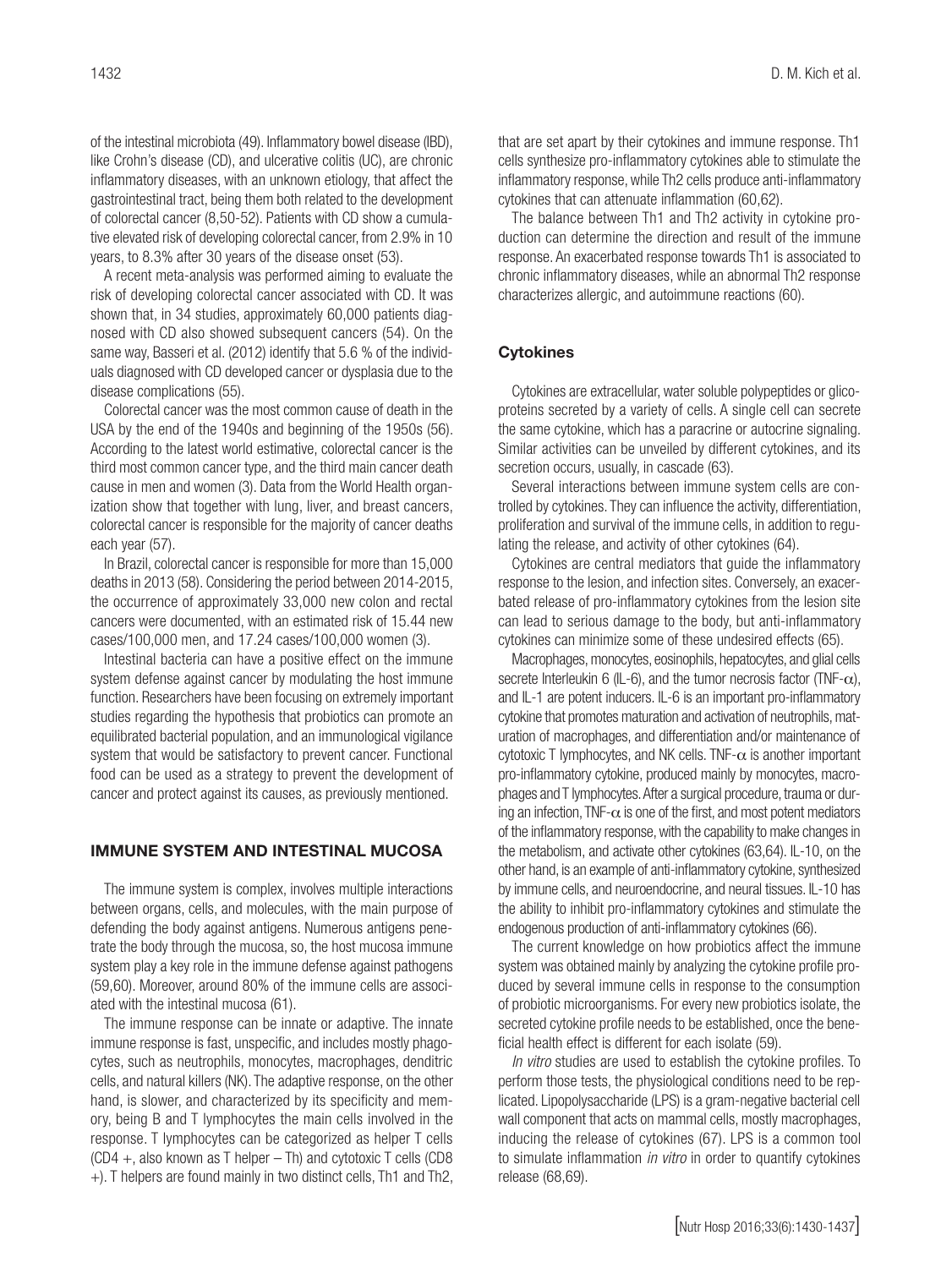The maintenance of the balance between the pro-inflammatory and anti-inflammatory activity is essential to the human health. Therefore, studying the cytokine modulation caused by a microorganism is an important step in the probiotic selection (69).

Ashraf and collaborators (2013) after stimulating peripheral mononuclear blood cells with microorganisms from the *Lactobacillus*, *Bifidobacterium*, *Lactococcus*, and *Streptococcus* genus showed an increase in cytokines expression, including TNF- $\alpha$ , and IL-10 (68). Morita and colleagues (2002) also showed a significant increase in IL-6, IL-10, IL-12, and TNF- $\alpha$  cytokines after stimulation of rat macrophages with BAL *Lactobacillus acidophilus* TMC 0356 (70).

#### **PROBIOTICS**

Probiotics, "live organisms that, when administered in adequate amounts, have beneficial effects on the host's health", can survive in the intestines and promote the recovery of normal intestinal microbiota, being *lactobacillus* and bifidobacteria the most well known (71).

#### PROBIOTICS AND IMMUNE SYSTEM

Probiotics help on the regulation of the immune response and its continuous use is advantageous to its consumer's health, participating in the modulation of normal intestinal microbiota, reducing the risk of intestinal disorders, preventing diseases like infections, and food allergies, reducing cholesterol levels, stabilizing the intestinal mucosa, and relieving the lactose intolerance symptoms (72-77).

Considering that approximately 80% of the immune cells are related to the intestinal mucosa, probiotics that have the ability to adhere to the intestinal epithelium, and interact with immune cells, play a crucial role in the modulation of the immunological response (61,69).

The effect of the bacterial compounds released in the lumen and absorbed by the intestinal epithelium, as well as the alterations of the cell physiology due to the bacterial contact have been considered as the plausible mechanism by which probiotic microorganisms affect the immunological function, either local or systemically (78). Then again, is important to highlight that the probiotic's immuno modulatory effect is different for every isolate, diverging on the cytokine expression profile, and in the regulatory T cell response (59,68).

Probiotics affect the immune system through the innate and adaptive immune system cells. Stimulation of phagocytes, and the increase of NK cytotoxicity, enhances the inhibitory effect over tumors, and infections (79). The efficiency of the NK cells can also be increased when a combination of probiotics and dextran is used (80). These studies suggest that probiotics can play an important role in reinforcing the immunological surveillance of the NK cells, helping to avoid the development of malignant tumors (59). Moreover, probiotics seem to increase the release

of immunoglobulin IgA and IgM, reinforcing the adaptive immune response (61).

Those studies suggest that probiotics consumption can affect the differentiation of T helper lymphocytes, altering the balance between the production of Th1 and Th2 lymphocytes (59,81-83). Considering that probiotics have the ability to reinforce the innate, and adaptive immune response its potential as nutritional supplements have been exploited in order to improve the immune system response in age specific groups, such as elderly (78,79).

#### INTESTINAL EPITHELIUM ADHESION ABILITY

The microorganism's ability to adhere to the intestinal epithelium is an important feature, allowing probiotics to have its beneficial effects to the health, including the inhibition of the pathogenic microorganisms, and the modulation of the immune system. Thus, adhesion is one of the main selection criteria for probiotic microorganisms. Moreover, the adhesion capability of bacteria plays an important role in the intestine colonization, avoiding the elimination by the peristaltic movements (61,84-86).

The interaction between the probiotic microorganisms and the enterocytes is fundamental to the early stages of the immune system modulation, and for an adequate cytokine production. Therefore, models that reproduce the mucosa on a cellular level should be the desired ones when evaluating the immune function of probiotics, once stimulation of the immune response in blood cells is not physiologically accurate (59).

Motivated by the desire to elucidate cancer mechanisms, researches like Fogh and collaborators started studies in the 1970s, and established lineages collections from intestinal tumors. Caco-2 (87), and HT-29 (88), both human epithelial colorectal adenocarcinomas, were some of the lineages established.

Caco-2 and HT-29 were effectively used to verify the adhesive properties in several studies (61,70,77,84,85,89). *In vitro* studies can be used as tools to predict the survival of *Lactobacillus* spp lineages in the gastrointestinal tract, and to evaluate the adhesion ability to Caco-2 cells (90).

#### PROBIOTIC ANTI-INFLAMMATORY ACTIVITY

Several evidences have proven that it is the probiotics activity leading to the production of pro- and anti-inflammatory cytokines that promotes the development and maintenance of an alert state of the innate, and adaptive immune systems, and reduce the ability of the host's immune response to unbalanced inflammatory conditions (91). Probiotics contribute to the inhibition of the exacerbated immune responses, which might have beneficial effects against the development of chronic intestinal diseases, and autoimmune diseases (59). Additionally, studies suggest that probiotics could help controlling malignant tumors development thought the reinforcement of the immunological surveillance triggered by NK cells (59).

IBDs are chronic gastrointestinal tract inflammation, characterized by a misregulation of the immune system, leading to a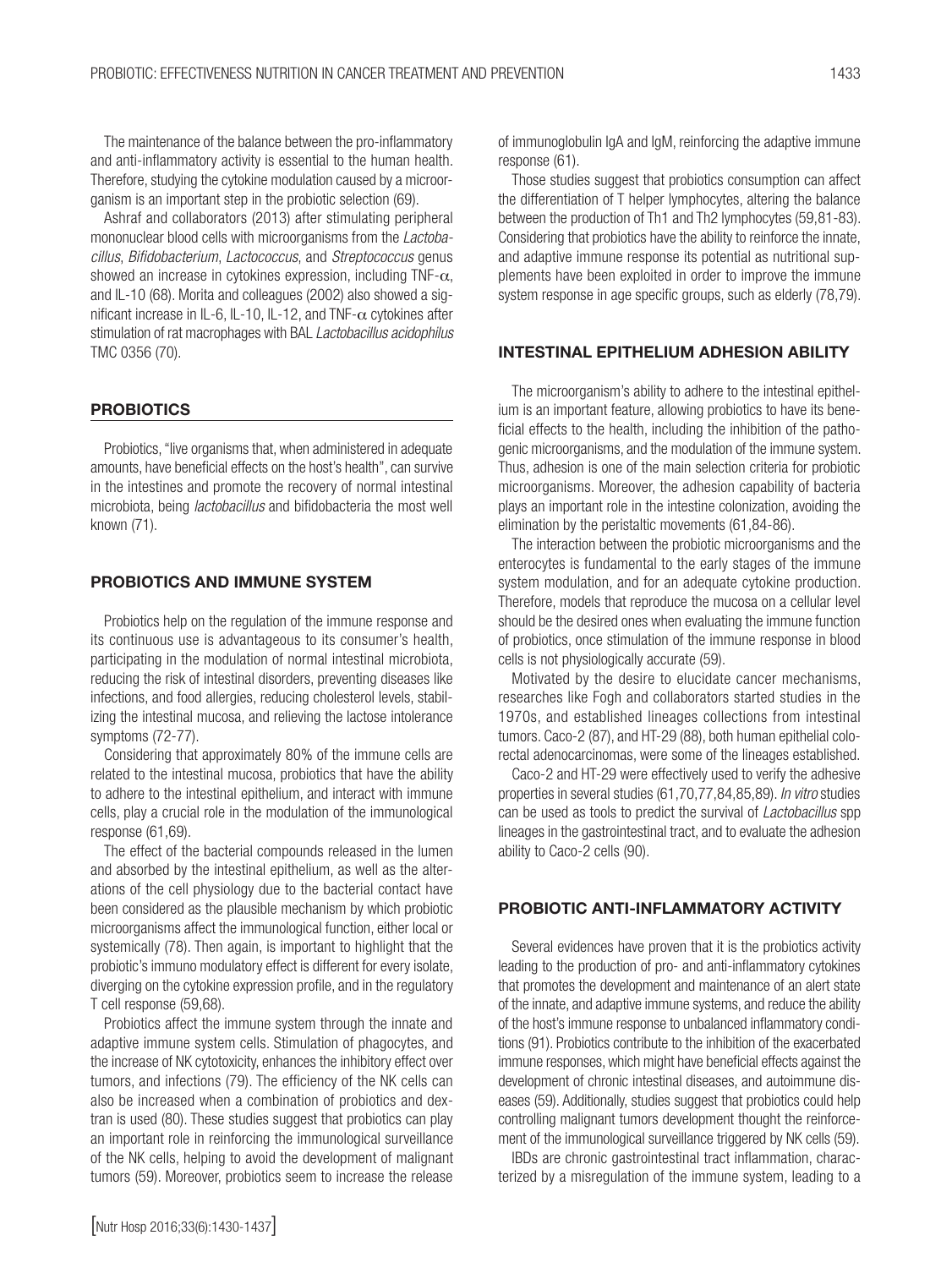chronic inflammatory response (63). In Crohn's disease, the predominant inflammatory response is mediated by Th1 lymphocytes. Contrarily, ulcerative colitis immune response is mediated by Th2 lymphocytes (92,93).

Cytokine profiles play an important role in the maintenance of the intestines immune system homeostasis. Probiotics can attenuate the bowel inflammation in IBD by decreasing the inflammatory mediators production, and modulating the anti-inflammatory cytokines expression (94). By the increase in IL-10, and decrease in inflammatory cytokines like TNF- $\alpha$ , some probiotics can prevent the onset of local inflammatory diseases, being potentially used as an adjunct therapy to conventional treatments (66).

Wang and collaborators evaluated the anti-inflammatory effect of *Bifidobacterium animalis subsp. lactis*, and showed that a proteic, soluble factor secreted by the bacteria has the ability to inhibit pro-inflammatory cytokine TNF-α. Results from this study indicate that there is a potential application of probiotics in the prevention of bowel disease lesions mediated by inflammatory cytokines (95).

As a general rule, the synthesis of microbial substances that act on pathogenic bacteria, change in the intestinal pH, competition for essential nutrients that enable pathogenic microorganisms growth, increase in mucosa secretion, toxins and its receptors inactivation, and stimulation of phagocytosis, as well as specific and nonspecific immune responses against the pathogenic agents seems to be the most likely mechanisms by which probiotics promote the body homeostasis (96,97).

The immunomodulatory effect of probiotics varies according to the strain, diverging in the cytokine expression profile, and the regulatory T cell response. Thus, it is important to determine the effect for every new strain, allowing the validation of its pro-, and anti-inflammatory properties, as well as the possible clinical application (59,68). Likewise, clinical studies in humans are necessary to prove the efficacy of probiotics in the treatment of inflammatory bowel disease, and other inflammatory diseases, as well as determine the therapeutic applications, and the mechanisms involved in these beneficial processes (66).

#### PROBIOTICS THERAPEUTIC APPLICATIONS

Recently, there is a growing interest in functional food and how they promote and maintain a good health. The consumption of food supplements has grown in the international market reaching millions of consumers. Among the food with probiotic properties the most popular ones are fermented milk products like yogurt, cheese, kefir, and ice cream (77,98-101). The fermented product commercially known as 'Yakult', a Japanese brand, containing *Lactobacillus casei* Shirota *in vivo* is the bestseller product in the world (102).

Probiotics are effective in the prevention and treatment of many bowel diseases as inflammatory bowel disease (IBD), diarrhea, irritable bowel syndrome, gluten intolerance, gastroenteritis, *Helicobacter pylori* infection, and colon cancer (103,104). Clinical studies in humans use several probiotics treatments, and a placebo control. Results generate important evidence regarding

probiotic use, with significative effectiveness in the treatment of several gastrointestinal diseases (105,106).

Furthermore, the clinical studies also identified two mechanisms of action by which probiotics mediate the maintenance of the gastrointestinal microbiota balance: a) production of antibacterial substances, and the competitive inhibition of the pathogen; and b) toxins adhesion to the intestinal epithelium. Gram-positive bacteria *Lactococcus lactis* synthesizes antimicrobial peptides, and is an example of the first mechanism of action. Acetic, lactic, and propionic acid produced by *Lactobacilli* strains reduce the pH, inhibiting the growth of several pathogenic gram-negative bacteria. As an example, some *Lactobacillus* strains produce lactic acid inhibiting *Salmonella enterica* growth (107).

Lactobacilli and Bifidobacteria have the capability of competing with pathogenic bacteria such as *Bacteroides vulgatus, Clostridium histolyticum, C. difficile, Enterobacter aerogenes, Listeria monocytogenes, Staphylococcus aureus, Salmonella enterica, Yersinia enterocolitica*, and *Escherichia coli*, dislocating it from the intestinal epithelium, as an example for the second mentioned mechanism of action. Studies regarding these probiotics refer to them as blockers of pathogenic agents once they alter the membrane carbohydrate receptors in the intestinal epithelium (108,109). Blocking of the bacterial enterotoxin binding seems to be a promising therapeutic tool.

Bifidobacteria have beneficial effects in the prevention, and relieve of infectious diarrhea, and an improvement in the symptomatology of inflammatory bowel disease (110). Specific lineages of bifidobacteria suppress genes that are induced by *H. pylori* in human epithelial cells (111), while *Bifidobacterium* sp. has inhibitory activity against *Streptococcus mutans*, and *Streptococcus sobrinus*, etiological agents strongly associated with dental cavities in humans (112). Lim et al. (2015) showed that some yeast increase the growth of other probiotics under acidic conditions, like *Saccharomyces cerevisiae* CE-1118, that improves the viability of the probiotic *Lactobacillus rhamnosus* HN001 under pH 2.5-4 (113).

Recent studies, as the one performed by Jungersen and collaborators (2014), proved the efficacy of *Bifidobacterium animalis*  subsp. *lactis* BB-12® in the improvement of the bowel function, protection against diarrhea, and reduction of antimicrobial therapy adverse effects. In addition, the authors showed that individuals had an increased resistance to common respiratory infections, and a decreased incidence of acute respiratory infections (61).

These clinical studies showed that a combination of six probiotic bacteria (*L. acidophilus, L. casei, L. salivarius, L. lactis, B. bifidum*, and *B. infantis*) inhibit the growth of pathogenic bacteria in patients with severe acute pancreatitis (114).

Many studies showed that probiotics assist in the prevention and treatment of *Clostridium difficile* associated diarrhea (CDAD). Gao et al. (2010) identified a decreased incidence risk after a prevention treatment with two strains of *Lactobacillus* (115). *Saccharomyces boulardii* has also been successfully used for the treatment of CDAD (116).

*Saccharomyces boulardii* is a well-studied probiotic that acts in several gastrointestinal disorders. In its lyophilized form, it is effective for the diarrhea treatment by reducing the length of the disease independently of the cause (117-119).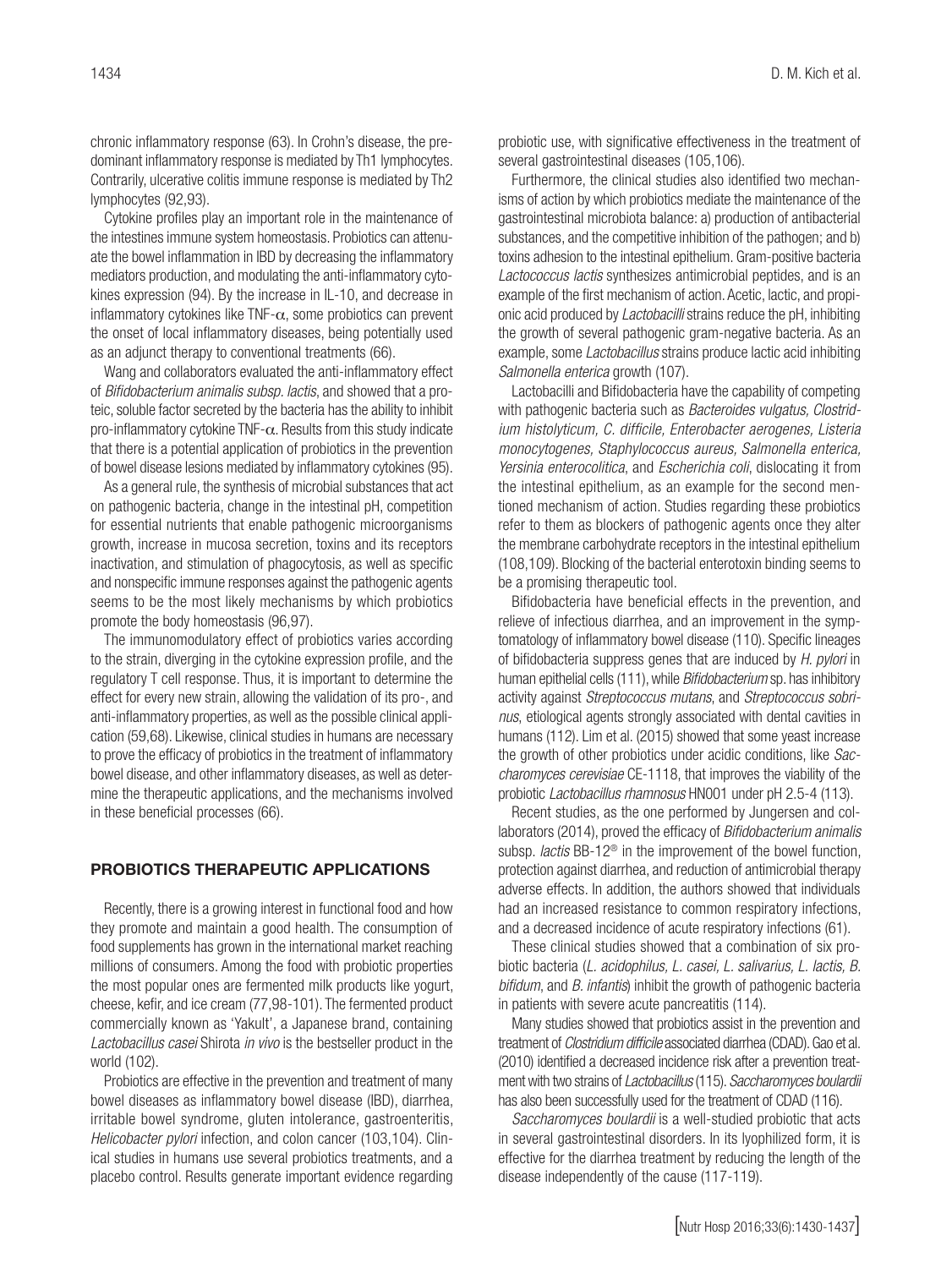Recently, *Akkermansia muciniphila* was described as a potential probiotic, residing in the intestinal mucus layers (120). Many studies have shown that this bacteria level is reduced in the gastrointestinal tract of obese patients (121,122). This bacteria is known to metabolize a variety of complex carbon hydrates, as well as synthesize many amino acids and vitamins (123). Shin et al. (2014), performing *in vivo* assays in rats, identified that the bacteria induced the expression of regulatory T cell Foxp3 in the visceral adipose tissue, which attenuates inflammation (124). Considering these results, it was suggested that *A. muciniphila* could be useful in the diabetes treatment.

*Faecalibacterium prausnitzii*, another organism strongly related with the human gastrointestinal microbiota, has also being well investigated. It represents around 5-15% of the total fecal microbiota, being one of the major butyrate producers in the gastrointestinal tract (125,126). Butyrate is essential to maintain the integrity of the epithelial barrier, which is consider a primarily energy source in the intestines. This compound has a valuable importance in reducing cancer progression, protecting against pathogens, and stimulating the immune system (127).

In this way, probiotics help to promote homeostasis by several mechanisms in the intestinal epithelial cells (91).

#### **CONCLUSIONS**

Cancer is a disease responsible for an expressive, and growing number of cases in the world, being colorectal cancer one of the main death causes by cancer in men and women in the world (4,5). One of the reasons for the increased incidence of this kind of cancer is the prevalence of chronic gastrointestinal epithelium inflammatory disorders, mainly represented by ulcerative colitis, and Crohn's disease (6-8).

The need to find alternatives that can assist in the treatment and prevention of inflammatory bowel disease, and colorectal cancer, make probiotics a promising source. They play a crucial role in the modulation of the immune response, considering that approximately 80% of the immune cells are associated to the intestinal membrane (61,69).

Probiotics have a vast, and successful applicability. Classical examples are strains from the *Lactobacillus*, and *Bifidobacterium* genus that have probiotic proprieties with a potential use in the prophylaxis, as well as in the treatment of a variety of gastroinstetinal tract disorders. Recently, another example is the new probiotic species *A. muciniphila* that is being tested in animal assays, and in clinical trials with promising results regarding its favorable activity on the treatment or diagnosis of gastrointestinal tract diseases.

Researchers are focusing on extremely important studies regarding the possibility of using probiotics to promote a balanced microbiota composition, and a sufficient immunological surveillance system as a way to prevent cancer. Considering the fact that the human intestines hosts 100 trillion bacteria, including more than 1,000 species, there is still need to perform more in depth investigations in order to find probiotics with potential to prevent, and treat cancerous diseases, adding a very promising effect to this already successful panorama.

#### ACKNOWLEDGEMENT

The authors thank Centro Universitário UNIVATES for the support.

#### **REFERENCES**

- 1. Stewart BW, Wild CP. World Cancer Report 2014.
- 2. World Health Organization WHO. Cancer 2015
- 3. Instituto Nacional de Cáncer (INCA). 2014. Available from: http://www.inca. gov.br/estimativa/2014/
- 4. Uccello M, Malaguarnera G, Basile F, D'Agata V, Malaguarnera M, Bertino G, et al. Potential role of probiotics on colorectal cancer prevention. BMC Surgery 2012;12:S35.
- 5. Wu N, Yang X, Zhang R, Li J, Xiao X, Hu Y, et al. Dysbiosis signature of fecal microbiota in colorectal cancer patients. Microbial Ecology 2013;66:462-70.
- 6. Konstantinov SR, Kuipers EJ, Peppelenbosch MP. Functional genomic analyses of the gut microbiota for CRC screening. Nature Reviews. Gastroenterology & Hepatology 2013;10:741-5.
- 7. Pericleous M, Mandair D, Caplin ME. Diet and supplements and their impact on colorectal cancer. Journal of Gastrointestinal Oncology 2013;4:409-23.
- 8. Ullman TA, Itzkowitz SH. Intestinal inflammation and cancer. Gastroenterology 2011;140:1807-16.
- 9. Watson AJ, Collins PD. Colon cancer: a civilization disorder. Dig Dis 2011;29:222-8.
- 10. Qin J, Li R, Raes J, Arumugam M, Burgdorf KS, Manichanh C, et al.; MetaHIT Consortium, Bork P, Ehrlich SD, Wang J. A human gut microbial gene catalogue established by metagenomic sequencing. Nature 2010;464:59-65.
- 11. Ley R, Turnbaugh P, Klein S, Gordon J. Microbial ecology: human gut microbes associated with obesity. Nature; 2006b 444:1022-3.
- 12. Zhang H, DiBaise J, Zuccolo A, Kudrna D, Braidotti M, Yu Y, et al. Human gut microbiota in obesity and after gastric bypass. Proc Natl Acad Sci USA 2009;106:2365-70.
- 13. Kau A, Ahern P, Griffin N, Goodman A, Gordon J. Human nutrition, the gut microbiome and the immune system. Nature 2011;474:327-36.
- 14. Qin J, Li Y, Cai Z, Li S, Zhu J, Zhang F, et al. A metagenome-wide association study of gut microbiota in type 2 diabetes. Nature 2012;490:55-60.
- 15. Frank D, Amand A, Feldman R, Boedeker E, Harpaz N, Pace N. Molecular-phylogenetic characterization of microbial community imbalances in human inflammatory bowel diseases. Proc Natl Acad Sci USA 2007;104:13780-5.
- 16. Schwabe RF, Jobin C. The microbiome and cancer. Nat Rev Cancer 2013;13:800-12.
- 17. Sommer F, Bäckhed F. The gut microbiota-masters of host development and physiology. Nat Rev Microbiol 2013;11:227-38.
- 18. Buddington RK, Sangild PT. Companion animals symposium: Development of the mammalian gastrointestinal tract, the resident microbiota, and the role of diet in early life. J Anim Sci 2011;89:1506-19.
- 19. Cerf-Bensussan N, Gaboriau-Routhiau V. The immune system and the gut microbiota: friends or foes? Nat Rev Immunol 2010;10:735-44.
- 20. Hansen J, Gulati A, Sartor RB. The role of mucosal immunity and host genetics in defining intestinal commensal bacteria. Curr Opin Gastroenterol 2010;26:564-71.
- 21. Kamada N, Chen GY, Inohara N, Núñez G. Control of pathogens and pathobionts by the gut microbiota. Nature Immunology 2013;14:685-90.
- 22. Musso G, Gambino R, Cassader M. Gut microbiota as a regulator of energy homeostasis and ectopic fat deposition: mechanisms and implications for metabolic disorders. Curr Opin Lipidol 2010;21:76-83.
- 23. Tanoue T, Honda K. Induction of Treg cells in the mouse colonic mucosa: A central mechanism to maintain host-microbiota homeostasis. Semin Immunol 2012;24:50-7.
- 24. Nagpal R, Kumar A, Kumar M, Behare PV, Jain S, Yadav H. Probiotics, their health benefits and applications for developinghealthier foods: a review. FEMS Microbiology Letters 2012;334:1-15.
- 25. Gareau MG, Sherman PM, Walker WA. Probiotics and the gut microbiota in intestinal health and disease. Nat Rev Gastroenterol Hepatol 2010;7:503-14.
- 26. Takagi A, Ikemura H, Matsuzaki T, Sato M, Nomoto K, Morotomi M, et al. Relationship between the in vitro response of dendritic cells to Lactobacillus and prevention of tumorigenesis in the mouse. J Gastroenterol 2008;43:661-9.
- 27. Elmadfa I, Klein P, Meyer AL. Immune-stimulating effects of lactic acid bacteria in vivo and in vitro. Proc Nutr Soc 2010;69:416-20.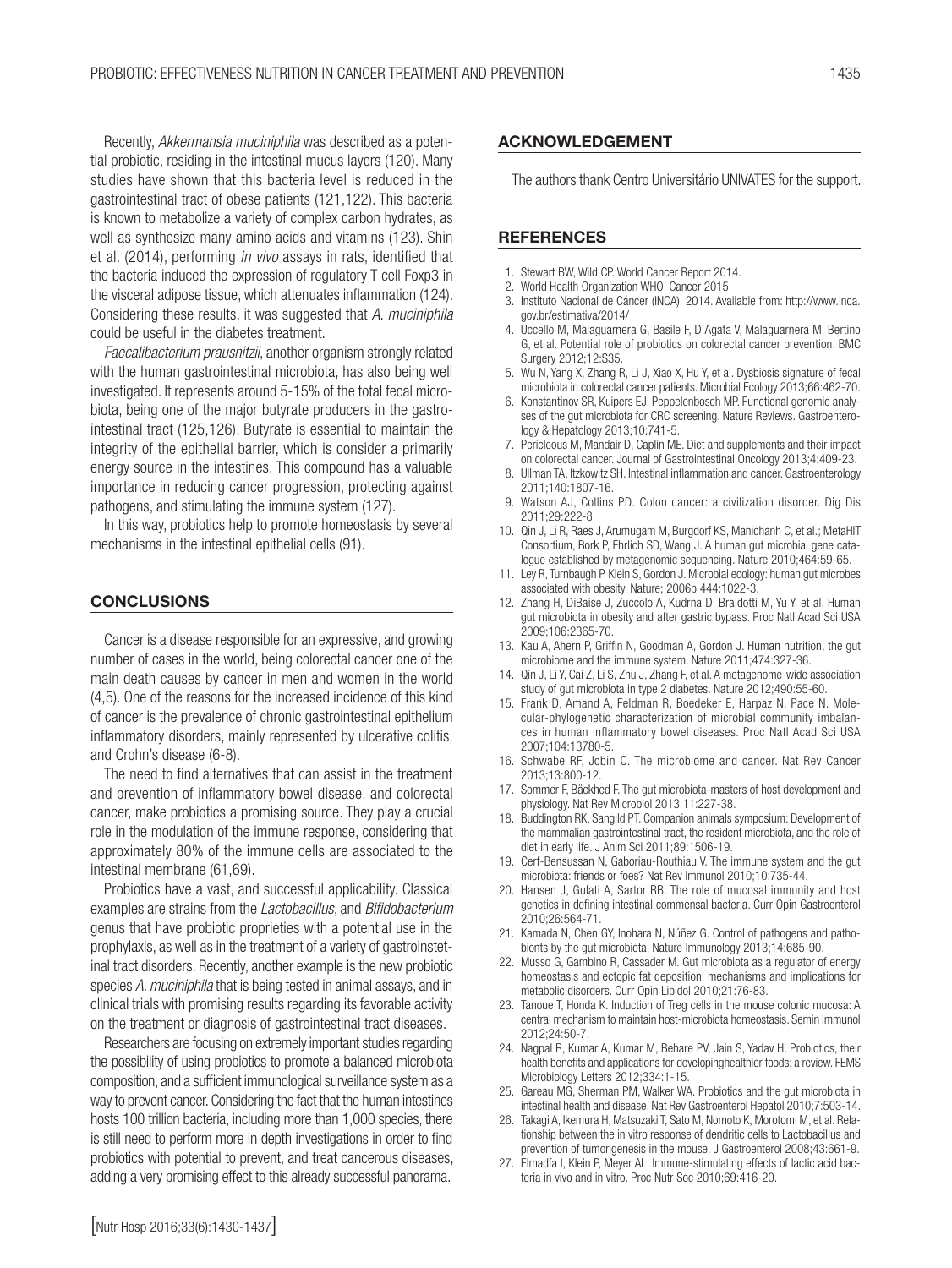- 28. Otake AH, Chammas R, Zatz R. Cancer. Novos alvos para tratamento. Ciencia hoje 2006;38:28-33.
- 29. Balducci L. Aging, frailty, and chemotherapy. Cancer Control 2007.
- 30. Luo J, Solimini NL, Elledge SJ. Principles of cancer therapy: Oncogene and non-oncogene addiction. Cell 2009;136:823-37.
- 31. Hanahan D, Weinberg RA. Hallmarks of cancer: the next generation. Cell 2011;144:646-74.
- 32. Tian T, Olson S, Whitacre JM, Harding A. The origins of cancer robustness and evolvability. Integr Biol 2011;3:17-30.
- 33. Vermeulen K, Van Bockstaele DR, Berneman ZN. The cell cycle: a review of regulation, deregulation and therapeutic targets in cancer. Cell Prolif 2003;36:131-49.
- 34. Anand P, Kunnumakkara AB, Sundaram C, Harikumar KB, Tharakan ST, Lai OS, et alB. Cancer is a preventable disease that requires major lifestyle changes. Pharm Res 2008;25:2097-116.
- 35. American Cancer Society. Global Cancer Facts and Figures. 2nd ed. [report on the internet]. Atlanta (GA): American Cancer Society; 2011. Available from: http://www.cancer.org/acs/groups/content/@epidemiologysurveilance/documents/document/acspc-027766.pdf
- 36. Vargas AJ, Thompson PA. Diet and nutrient factors in colorectal cancer risk. Nutr Clin Pract 2012;27:613-23.
- 37. Wu X, Patterson S, Hawk E. Chemoprevention-history and general principles. Best Pract Res Clin Gastroenterol 2011a;25:445-59.
- 38. Maslowski KM, Mackay CR. Diet, gut microbiota and immune responses. Nat Immunol 2011;12:5-9.
- 39. Anhê FF, Desjardins Y, Pilona G, Dudonné S, Genovese MI, Lajolo FM, et al. Polyphenols and type 2 diabetes: A prospective review. Pharma Nutrition 2013;1:105-14.
- 40. Chan AT, Giovannucci EL. Primary prevention of colorectal cancer. Gastroenterology 2010;138:2029-43.
- 41. Greenwald P. Cancer prevention clinical trials. J Clin Oncol 2002;20:14-22.
- 42. Kucuk O. New opportunities in chemoprevention. Cancer Invest 2002;20:237-45.
- 43. Macdonald TT, Monteleone G. Immunity, inflammation, and allergy in the gut. Science 2005;307:1920-5.
- 44. Round JL, Mazmanian SK. The gut microbiota shapes intestinal immune responses during health and disease. Nat Rev Immunol 2009;9:313-23.
- 45. Willey JM, Sherwood LM, Woolverton CJ, Prescott, Harley and Kleins's Microbiology., McGraw-Hill Higher Education, USA. 7th ed. 2008. p. 1088.
- 46. Flint HJ, Scott KP, Louis P, Duncan SH. The role of the gut microbiota in nutrition and health. Nat Rev Gastroenterol Hepatol 2012;9:577-89.
- 47. Aziz Q, Doré J, Emmanuel A, Guarner F, Quigley EM. Gut microbiota and gastrointestinal health: current concepts and future directions. Neurogastroenterol Motil 2013;25:4-15.
- 48. Wu GD, Lewis JD. Analysis of the human gut microbiome and association with disease. Clin Gastroenterol Hepatol 2013;11:774-7.
- 49. Cho I, Blaser MJ. The human microbiome: at the interface of health and disease. Nat Rev Genet 2012;13:260-70.
- 50. Bernstein CN, Blanchard JF, Kliewer E, Wajda A. Cancer risk in patients with infammatory bowel disease: a population-based study. Cancer 2001;91:854-62.
- 51. Eaden JA, Abrams KR, Mayberry JF. The risk of colorectal cancer in ulcerative colitis: a meta-analysis. Gut 2001;48:526-35.
- 52. Itzkowitz SH, Yio X. Inflammation and cancer IV. Colorectal cancer in inflammatory bowel disease: the role of inflammation. Am J Physiol Gastrointest Liver Physiol 2004;287:G7-17.
- 53. Canava C, Abrams KR, Mayberry J. Meta-analysis: colorectal and small bowel risk in patients with Crohn's disease. Aliment Pharmacol Ther 2006;23:1097- 104.
- 54. von Roon AC, Karamountzos L, Purkayastha S, Reese GE, Darzi AW, Teare JP, et al. Diagnostic precision of fecal calprotectin for inflammatory bowel disease and colorectal malignancy. Am J Gastroenterol 2007;102:803-13.
- 55. Basseri S, Austin RC. Endoplasmic reticulum stress, and lipid metabolism: mechanism and therapeutic potential. Biochemi Res Int 2012;2012:841362.
- 56. Siegel R, Desantis C, Jemal A. Colorectal cancer statistics, 2014. CA Cancer J Clin 2014;64:104-17.
- 57. Ferlay J, Shin HR, Bray F, Forman D, Mathers C, Parkin DM. Estimates of worldwide burden of cancer in 2008: GLOBOCAN 2008. Int J Cancer 2010;127(12):2893-917.
- 58. Instituto Nacional de Cancêr Jose de Alencar Gomes da Silva (INCA). 2013. Available at: http://www2.inca.gov.br/wps/wcm/connect/tiposdecancer/site/ home/colorretal/definicao+
- 59. Delcenserie V, Martel D, Lamoureux M, Amiot J, Boutin Y, Roy D. Immunomodulatory Effects of Probiotics in the Intestinal Tract V. Curr Issues Mol Biol 2008;10:37-54.
- 60. Cummings JH, MacFarlane GT. Gastrointestinal effects of prebiotics. Br J Nutr 2002;87(Suppl. 2):145-51.
- Jungersen M, Wind A, Johansen E, Christensen JE, StuerLauridsen B, Eskesen D. The Science behind the Probiotic Strain Bifidobacterium animalis subsp. lactis BB-12®. Microorganisms 2014;2:92-110.
- 62. Zhang J-M, An J. Cytokines, Inflammation and Pain. Int Anesthesiol Clin 2007;45:27-37.
- 63. Peltier MR. Immunology of term and preterm labor. Reproductive Biology and Endocrinology 2003;1:122.
- 64. de Oliveira CM, Sakata RK, Issy AM, Gerola LR, Salomão R. Cytokines and pain. Rev Bras Anestesiol 2011;61(2):255-65.
- 65. Curfs JH, Meis JF, Hoogkamp-Korstanje JA. A primer on cytokines: sources, receptors, effects, and induers. Clin Microbiol Ver 1997;10(4):742-80.
- 66. Leblanc MA. Importance of IL-10 modulation by probiotic microorganisms in gastrointestinal inflammatory diseases. ISRN Gastroenterol 2011;892971.
- 67. Abbas AK, Lichtman AH, Pober JS. Immunologic tolerance. In: Abbas AK, Lichtman AH, Pober JS, editors. Cellular and Molecular Immunology 2000. 4th ed. Philadelphia: WB Saunders; 2000. p. 208-31.
- 68. Ashraf A, Mahboob S, Al-Ghanim K, Huma T, Shah MS. Immunogenic activity of lipopolysaccharides from pasteurella multocida in rabbits. The Journal of Animal & Plant Sciences 2014;24(6):1780-5.
- 69. Maccaferri S, Klinder A, Cacciatore S, Chitarrari R, Honda H, Luchinat C, et al. In vitro fermentation of potential prebiotic flours from natural sources: Impact in the human colonic microbiota and metabolome. Molecular Nutrition and Food Research 2012;56:1342-52.
- 70. Morita H, He F, Fuse T, Ouwehand AC, Hashimoto H, Hosoda M, et al. Adhesion of lactic acid bactéria to Caco-2 cells and their effect on cytokine secretion. Microbiology and Immunology 2002a;46:293-97.
- 71. Reid G, Jass J, Sebulsky MT, McCormick JK. Potential uses of probiotics in clinical practice. Clin Microb Rev 2003;16:658-72.
- 72. Liong MT, Shah, NP. Acid and Bile tolerance and cholesterol removal ability of lactobacilli strains. J Dairy Sci 2005;88:55-66.
- 73. Parvez S, Malik KA, Kang SA, Kim HY. Probiotics and their fermented food products are beneficial for health. Journal of Applied Microbiology 2006;100:1171-85.
- 74. Maldonado Galdeano C, de Moreno de Leblan A, Vinderola G, Bibas Bonet ME, Perdigón G. A proposal model: Mechanisms of immunomodulation induced by probiotica bactéria. Clin Vac Immunol 2007;14 485-92.
- 75. Stefe CA, Alves MAR, Ribeiro RL. Probióticos, prebióticos, simbióticos. Saúde e Ambiente em Revista 2008;3(1):16-33.
- 76. Vasiljevic T, Shah NP. Probiotics From Metchnikoff to bioactives. International Dairy Journal 2008;18:714-28.
- 77. Uroić K, Nikolić M, Kos B, Leboš Pavunc A, Beganović J, Lukić J, et al. Probiotic properties of lactic acid bacteria isolated from Croatian fresh soft cheeses and Serbian white-pickled cheeses. Food Technol Biotechnol 2014;52(2):232-41.
- 78. Heyman M, Ménard S. Probiotic microorganisms: How they affect intestinal pathophysiology. Cellular and Molecular Life Sciences 2002;59:1151-65.
- 79. Gill HS, Cross ML, Rutherfurd KJ, Gopal PK. Dietary probiotic supplementation to enhance cellular immunity in the elderly. Br J Biomed Sci 2001;57(2):94-6.
- 80. Ogawa T, Hashikawa S, Asai Y, Sakamoto H, Yasuda K, Yutaka M. A new symbiotic, Lactobacillus casei subsp. casei together with dextran, reduces murine and human allergic reaction. FEMS Immunol Med Microbiol 2006;46(3):400-9.
- 81. Chiba Y, Shida K, Nagata S, Wada M, Bian L, Wang C, et al. Well-controlled proinflammatory cytokine responses of Peyer's patch cells to probiotic Lactobacillus casei. Immunology 2010;130(3):352-62.
- 82. Cross ML. Microbes versus microbes: immune signals generated by probiotic lactobacilli and their role in protection against microbial pathogens. FEMS Immunology and Medical Microbiology 2002;34(4):245-53.
- 83. De Roock S, van Elk M, van Dijk ME, Timmerman HM, Rijkers GT, Prakken BJ, et al. M. Lactic acid bactéria differ in their ability to induce functional regulatory T cells in humans. Clin Exp Allergy 2010;40(1):103-10.
- 84. Guglielmetti S, Tamagnini I, Mora D, Minuzzo M, Scarafoni A, Arioli S, et al. Implication of an outer surface lipoprotein in adhesion of Bifidobacterium bifidum to Caco-2 cells. Appl Environ Microb 2008;74:4695-702.
- 85. Piątek J, Gibas-Dorna M, Olejnik A, Krauss H, Wierzbicki K, Żukiewicz-Sobczak W, et al. The viability and intestinal epitelial cell adhesion of probiotic strain combination – in vitro study. Annals of Agricultural and Environmental Medicine 2012;19(1):99-102.
- 86. Schiffrin EL. Structure and function of small arteries of essential hypertensive patients following chronic treatment with once-a-day nifedipine. Cardiology 1997;88:20-6.